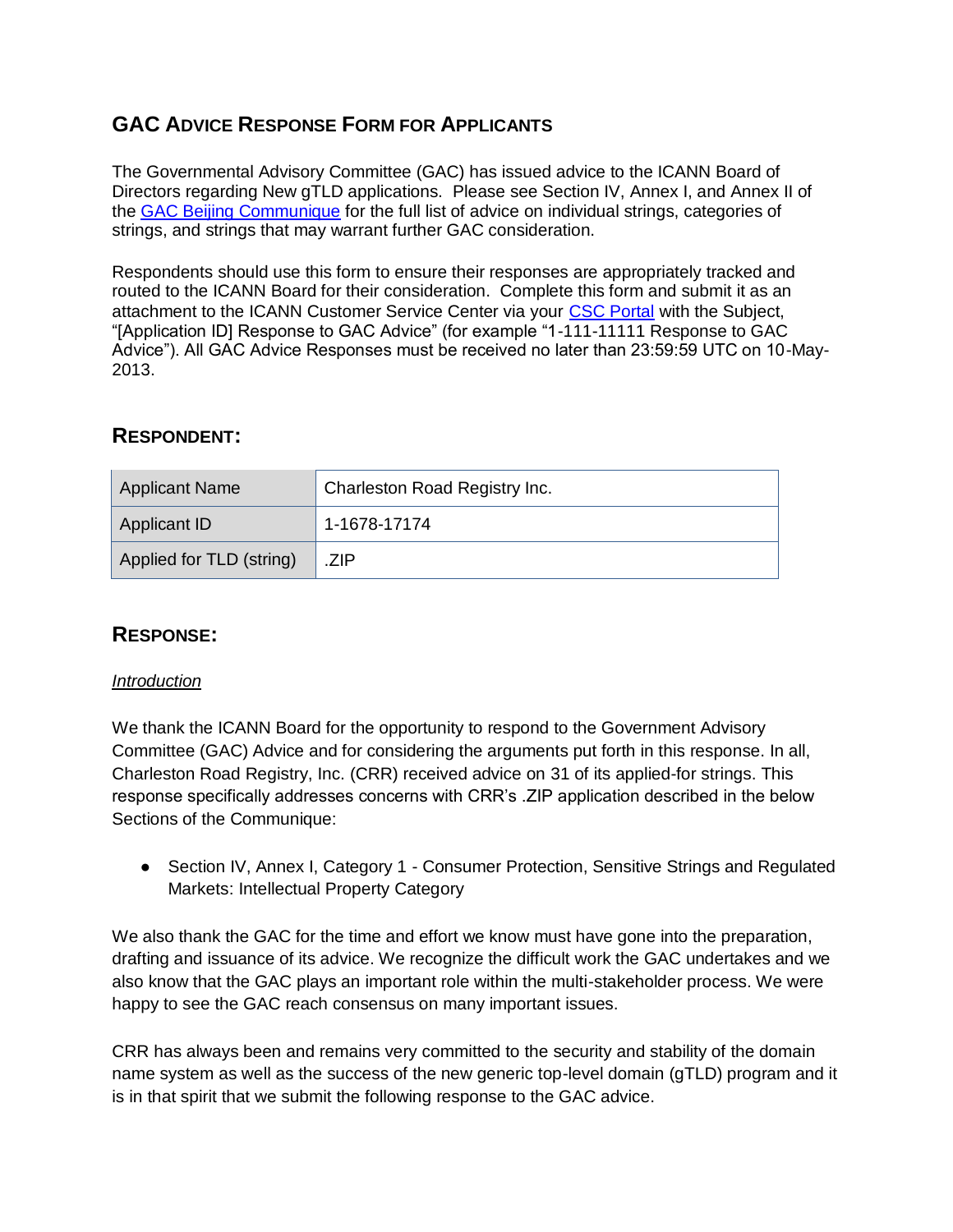### *Purpose of the .ZIP TLD*

CRR has stated in its response to question 18(a), Mission/Purpose of the proposed gTLD states:

> *The proposed gTLD will provide the marketplace with direct association to the term, "zip," which is often colloquially used to refer to a zip drive, a device used for digital storage. The mission of the proposed gTLD, .zip, is to provide a dedicated domain space in which registrants can enact second level domains that relate to digital storage offerings and information or provide storage or other services. This mission will enhance consumer choice by providing new availability in the second level domain space, creating new*  layers of organization on the Internet, and signaling the kind of content *available in the domain. Charleston Road Registry believes that registrants will find value in associating with this gTLD, in particular those companies that offer cloud storage services, including major high tech and telcommunications players such as Amazon, HP, Microsoft, and AT&T.*

#### *Category 1 GAC Safeguard Advice Does Not Apply to CRR's .ZIP Application*

The GAC's Category 1 safeguard advice asks that strings that are linked to regulated or professional sectors provide additional consumer protections.

Category 1 safeguard advice suggests additional safeguards should apply to the .ZIP string under the Intellectual Property Category. It is our belief the safeguard advice the GAC has requested for this string does not apply to CRR's application for .ZIP as "zip" is not part of a regulated or professional sector involving a level of implied trust from consumers and carrying higher levels of risk associated with consumer harm. The term "zip" is a generic word that is not directly related to a specific type of intellectual property safeguards. Further, CRR has adopted a set of safeguards that go above and beyond safeguards required by the Applicant Guidebook and as such, we feel that all of our TLDs will offer consumers considerable protections against abuse.

#### *Additional Safeguards Provided for All CRR Applications*

Finally, as part of our commitment to improving the Internet ecosystem through the new gTLD program, CRR seeks to mitigate the problem of abusive registrations and uses of domain names. We recognize that such abuses create security and stability issues for the registry, registrars, and registrants, as well as for users of the Internet in general. Accordingly, CRR will work hand-in-hand with our parent company, Google Inc., to provide a secure Internet space for all of our new gTLD registries, where harmful practices such as phishing, malware, spamming, pharming, and child pornography are not tolerated. Our robust abuse policy will ensure that CRR has the authority to suspend, cancel, or transfer domain names that violate such prohibitions.